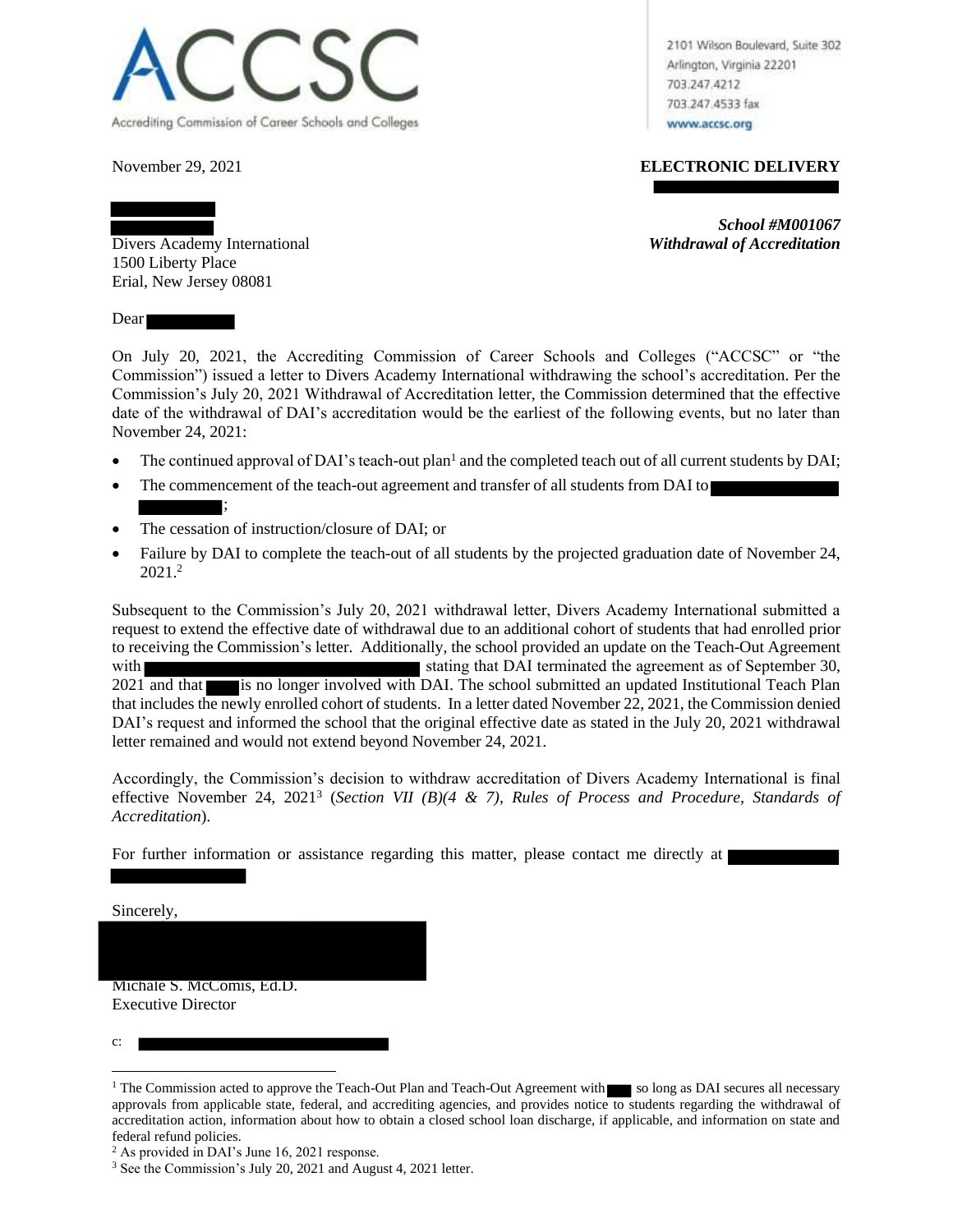

2101 Wilson Boulevard, Suite 302 Arlington, Virginia 22201 703.247.4212 703.247.4533 fax www.accsc.org

# July 20, 2021 **ELECTRONIC DELIVERY**

Acting Director **School #M001067** 

Divers Academy International *Withdrawal of Accreditation* 1500 Liberty Place Erial, New Jersey 08081

:

At its July 2021 meeting, the Accrediting Commission of Career Schools and Colleges ("ACCSC" or "the Commission") considered its previous decision to continue Divers Academy International ("DAI") located in Erial, New Jersey on Continued Probation with a Show Cause Order in accordance with *Section VII (L)(1), Rules of Process and Procedure, Standards of Accreditation*. Upon review of the Commission's June 1, 2021 Continued Probation with a Show Cause Order, the Commission's June 4, 2021 request for additional information, the United States Department of Education's ("the Department") June 25, 2021 termination of DAI's eligibility to participate in all federal student aid programs, and DAI's June 16, 2021 and July 1, 2021 responses, the Commission found that:

- DAI failed to supply the Commission with complete, truthful, and accurate information and documentation showing the school's compliance with all accrediting standards required to maintain accreditation (*Section I (G)(1), Rules of Process and Procedure, Standards of Accreditation*) and
- DAI failed to demonstrate that all owners, members of school management, and administrative employees have past records that demonstrate a commitment to ethical, fair, and honest practice as well as compliance with accrediting standards and applicable federal, state, and local requirements (*Section I (A)(2)(b & c), Substantive Standards, Standards of Accreditation*).

Based on the foregoing, the Commission voted to withdraw DAI's accreditation and remove the school from the list of accredited schools as set forth in this letter.

In addition, the Commission reviewed DAI's Institutional Teach-Out Plan and Teach-out Agreement submitted with the school's June 16, 2021 response. The Commission voted to approve the Teach-out Plan and Teach-Out Agreement with  $\blacksquare$ agreement and considering the best interests of students, the Commission determined that the effective date of the withdrawal of DAI's accreditation will be the earliest of the following events:

- The continued approval of DAI's teach-out plan and the completed teach out of all current students by DAI;
- The commencement of the teach-out agreement and transfer of all students from DAI to
- The cessation of instruction/closure of DAI; or

 $\overline{a}$ 

• Failure by DAI to complete the teach out of all students by the projected graduation date of November 24, 2021. 2

<sup>1</sup> ACCSC's approval depends upon

DAI's receipt of any other necessary approvals, as applicable, from the NJ Department of Labor and Workforce Development, and the U.S. Department of Education prior to the implementation of the teach-out agreement. Failure to obtain any necessary approvals prior to implementation of the teach-out agreement may render ACCSC's approval null and void. <sup>2</sup>As given in DAI's June 16, 2021 response.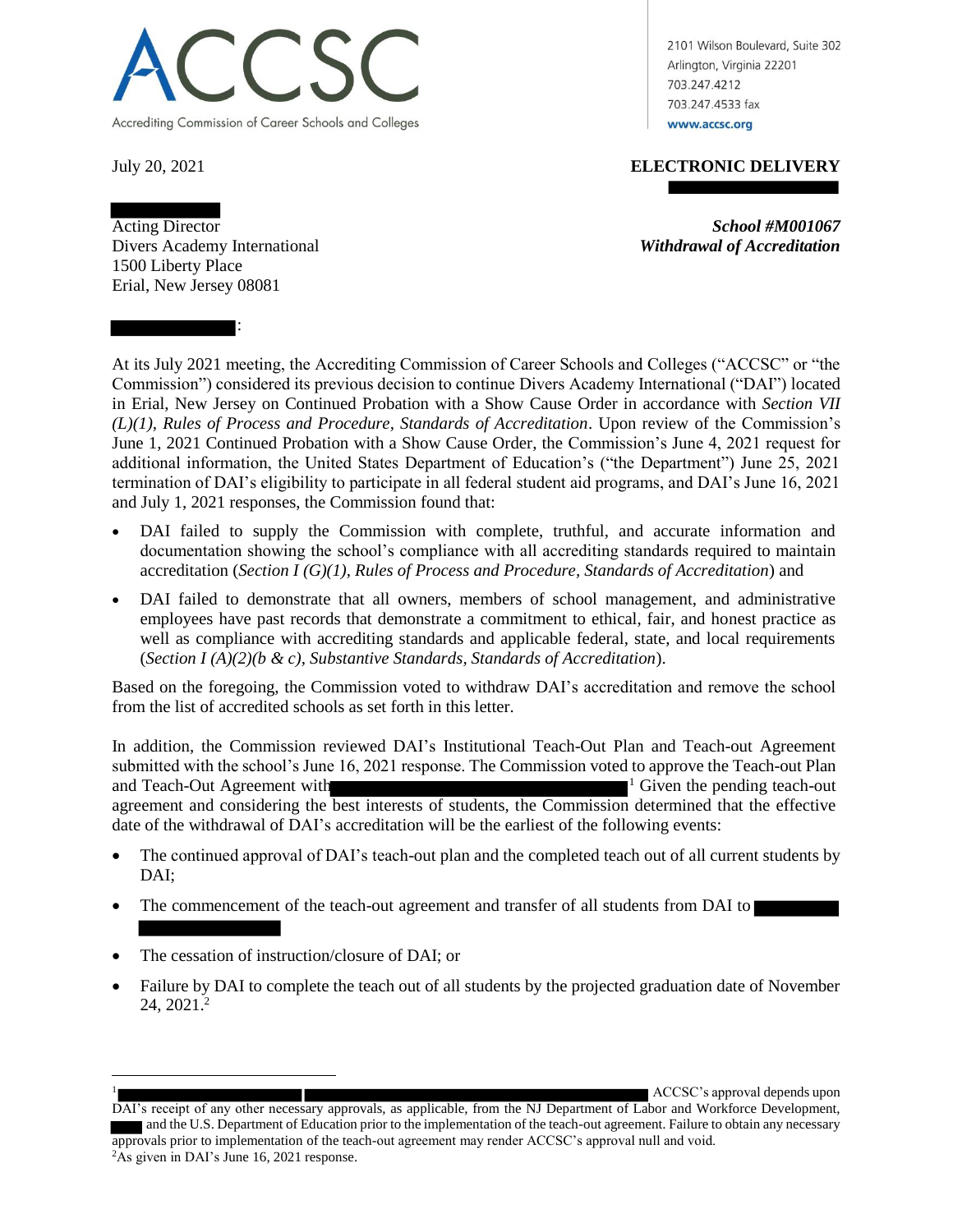The history of the Commission's review, the bases for the Commission's decision to withdraw DAI's accreditation, and information on the Commission's appeal process are set forth below.

## **History of the Commission's Review**

## **August 2020**

At the August 2020 meeting, the Commission considered:

- The June 5, 2020 Notification of Incident regarding the intent to enter a guilty plea to a charge of wire fraud by DAI's owner –  $\blacksquare$  – submitted by DAI;
- The July 2, 2020 Commission letter providing notice of concern and potential violation of accrediting standards and opportunity for response; and
- DAI's July 13, 2020 response.

Based upon its review and consideration of this matter, the Commission voted to issue a Probation Order with the following compliance concerns articulated in the August 31, 2020 letter:

- 1. Whether DAI supplied with Commission with complete, truthful, and accurate information and documentation showing the school's compliance with all accrediting standards if the school is to maintain accreditation (*Section I (G)(1), Rules of Process and Procedure, Standards of Accreditation*). The June 5, 2020 Notice of Incident stated that DAI's owner had agreed to plead guilty to a single count of wire fraud in violation of 18 U.S.C. § 1843 following the submission of falsified information to ACCSC.
- 2. Whether all owners, members of school management, and administrative employees have past records that demonstrate a commitment to ethical, fair, and honest practice as well as compliance with accrediting standards and applicable federal, state, and local requirements (*Section I (A)(2)(b & c)*, *Substantive Standards, Standards of Accreditation*). The owner's intent to plead guilty to a single count of wire fraud following the submission of falsified information to ACCSC brought into question the owner's past record in these regards.

Additionally, the Commission's August 31, 2020 Probation Order states that as "as long as maintains control, ownership, or employment in a management capacity or in a position where she would participate in or oversee submissions of information to ACCSC, DAI will be out of compliance with *Section I (A)(2)(b & c), Substantive Standards, Standards of Accreditation*." Furthermore, the Commission's letter states that the maximum timeframe to achieve compliance began as of the August 31, 2020 letter and would end no later than July 31, 2021.<sup>3</sup> The Commission's August 31, 2020 Probation order also advises DAI that "the Commission is not required to allow the maximum time frame to remedy noncompliance in all instances and may establish shorter time frames as deemed appropriate, including taking immediate adverse action." The Commission also requested an ACCSC Institutional Teach-Out Plan Approval form to be submitted as part of the response.

## **November 2020**

 $\overline{a}$ 

At the November 2020 meeting, the Commission considered DAI's response to the Commission's August 31, 2020 letter and voted to continue the Probation Order, noting the following:

1. The Commission remained troubled with the inability of DAI to provide specific information regarding the alleged false statements with the understanding that the US Attorney may have restricted such

<sup>3</sup> *Section VII (M), Rules of Process and Procedures, Standards of Accreditation*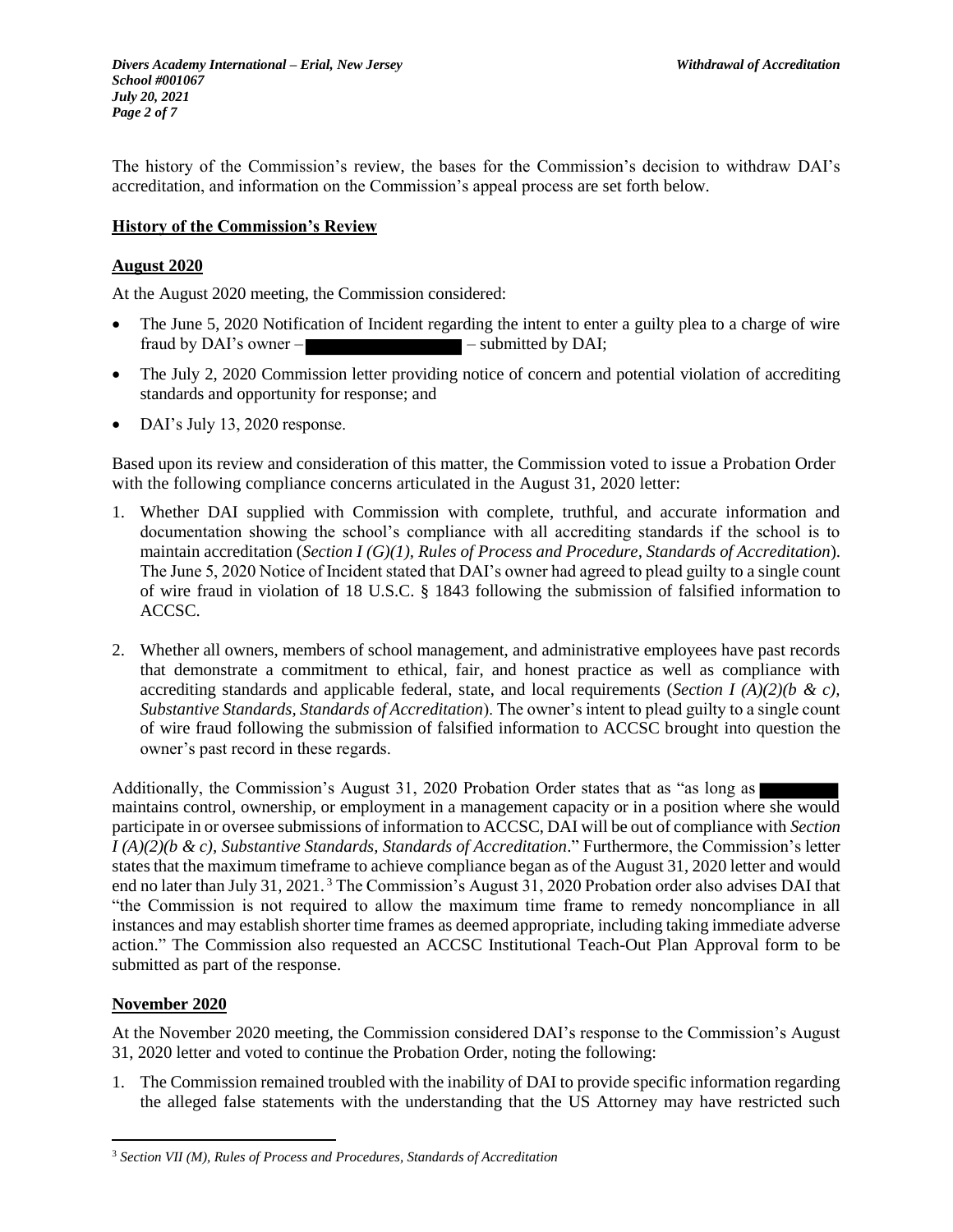disclosures. The Commission's November 20, 2020 letter states that, "Given that has agreed to plead guilty to providing ACCSC with false information thereby preventing the Commission, as the decision-making body, from making fully informed decisions regarding the school's eligibility to maintain accreditation, the Commission found that there is sufficient evidence demonstrating that DAI has failed to maintain compliance with *Section I (G)(1), Rules of Process and Procedure, Standards of Accreditation*."

2. While the school noted that was not currently engaged in submitting false information to ACCSC, the Commission affirmed that *Section I (A)(2)(b & c), Substantive Standards, Standards of Accreditation* speaks to the importance of an owner's past record and that current performance "does not excuse, erase, or supplant any past bad acts nor does it vitiate the Commission's legitimate conclusion that past performance impacts its assessment of the owner's compliance" with the standard cited in item (1.) above. Accordingly, the Commission stated that it was relying on DAI's commitment to finding a buyer for the school and in commitment to surrender any role as a DAI manager or employee that would place DAI out of compliance with ACCSC standards.

Additionally, the Commission noted that due to the Probation Order, any change of control request would require "a clear and convincing showing that good cause exists to consider a change of control application" and that the new owner would need to demonstrate that the new ownership would "substantially resolve the issues cited" in the Probation Order. Finally, ACCSC requested a timeline and plan for the school to achieve compliance, DAI's organization chart and a description of management roles, an ACCSC Institutional Teach-Out Plan Approval Form, and the text of any formally entered guilty plea to include documents describing the specific false statements made to ACCSC.

#### **February 2021**

At the February 2021 meeting, the Commission considered DAI's January 15, 2021 Request to Show Good Cause and Application for a Change of Control-Part I application. The Commission's determined that DAI "made a clear and convincing showing of good cause" regarding the proposed change of control but that the Commission could not "process the application without additional evidence of conformity to and compliance with ACCSC's standards and requirements."

Specifically, the Commission noted that the application did not contain a sales contract showing all pertinent conditions of the transfer, including the date of sale and financial statements from the prospective owner **As such, the Commission requested additional information before the** application for a change of control could be approved. As of the date of this letter, DAI and did not submit the requested information and thus the application has not been further processed.

#### **May 2021**

At the May 2021 meeting, the Commission reviewed an April 28, 2021 press release from the United States Department of Justice – Office of the U.S. Attorney for the District of New Jersey and the Criminal Information in the U.S. District Court for the District of New Jersey which set out the facts regarding DAI's and its owner's admission of fraudulently obtaining funds from Department and the U.S. Department of Veterans Affairs. The April 28, 2021 press release states that the owner "reported rates of employment of the school's graduates of between 81 to 84 percent, when the employment rates were closer to 50 and 60 percent" and that "the diving school did not have a formal advisory board and did not regularly conduct meetings" which led to the fabrication of minutes for "at least six of the nine dates listed in the school's accreditation application." These items indicated that DAI failed to maintain continuous compliance with respect to student achievement and Program Advisory Committee standards (*Section VII (B)(1)(a)&(b)(ii)*; *Section II (a)(6)(a)(c)(d)&(e); Substantive Standards, Standards of Accreditation*, respectively).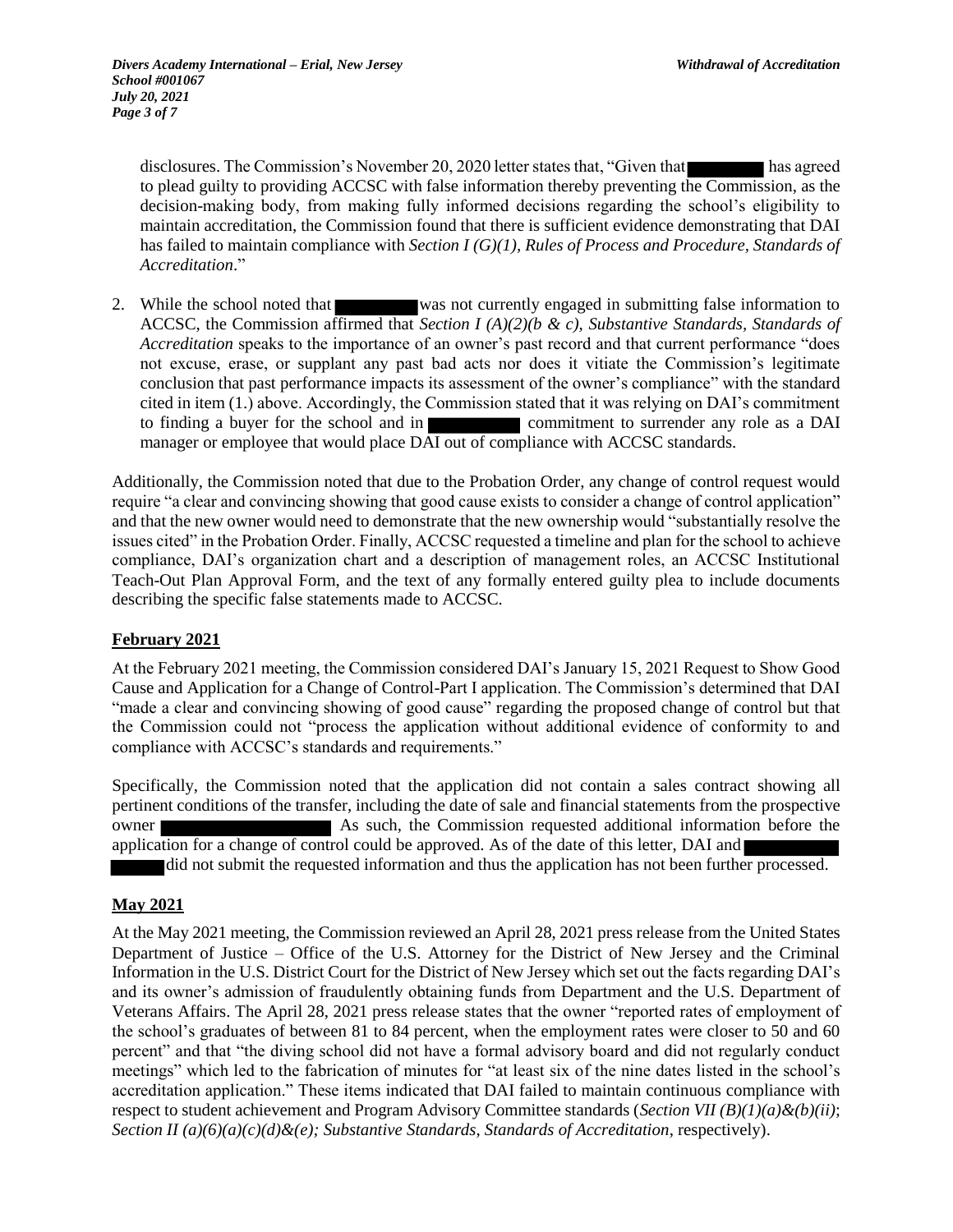*Divers Academy International – Erial, New Jersey Withdrawal of Accreditation School #001067 July 20, 2021 Page 4 of 7*

Given that DAI and its owner admitted to intentionally submitting false information to ACCSC thereby violating *Section I (G)(1)(2)(a), Rules of Process and Procedure, Standards of Accreditation* and *Section I (A)(2)(b&c), Substantive Standards, Standards of Accreditation*, the Commission voted that in addition to the Probation Order, DAI must show cause as to why the school's accreditation should not be withdrawn. Moreover, the Commission requested an explanation as to how DAI is in compliance with *Section I (A)(2)(b&c), Substantive Standards, Standards of Accreditation* along with specific details regarding the status of the school's change of control/ownership, comparative disclosure of correct information against the false information given to ACCSC, the final text of the guilty plea, an updated ACCSC Institutional Teach-Out Plan Approval Form which contemplates the loss of accreditation and concordant state or federal funding, and an Institutional Teach-Out Agreement Approval form with another accredited institution.

## **June 2021**

At the June 2021 meeting, the Commission considered the Department's June 3, 2021 notification to DAI of an emergency action that "withholds funds from [DAI] and its students and withdraws the authority of [DAI] to obligate and disburse funds" under Title IV, HEA programs. The notification also states the Department's intent "to terminate the eligibility of [DAI] to participate in programs authorized under Title IV of the Higher Education Act of 1965, as amended, 20 U.S.C. §§ 1070 et seq." Additionally, the notification states that DAI filed a new application to add as Chief Financial Officer and Chief Executive Officer, which as **has pled guilty to a crime involving the acquisition**, use, or expenditure of Title IV program funds, would make the institution ineligible.

Upon review the notification, the Commission voted to request expedited information regarding DAI's Institutional Teach-Out Plan Approval Form and DAI's Institutional Teach-Out Agreement Approval Form in addition to requesting correspondence between DAI and the Department and clarification as to whether DAI would show cause to the Department as to why its eligibility should not be terminated.

#### **July 2021 Commission Review and Action:**

At a July 2021 meeting, the Commission considered:

- The Commission's June 1, 2021 Show Cause Order;
- The Commission's June 4, 2021 request for additional information
- The Department's June 25, 2021 termination of DAI's eligibility to participate in all federal student aid programs, and
- DAI's June 16, 2021 and July 1, 2021 responses.

The responses indicate that:

- pled guilty to submitting fraudulent information to ACCSC;
- DAI requested the Department rescind the emergency action and restore DAI's Title IV eligibility in a June 7, 2021 letter;
- The Department decided there was no basis to rescind the emergency action in a June 16, 2021 letter to DAI;
- DAI lost its eligibility to participate in the Title IV federal student financial aid program;
- DAI has a potential Teach Out of the school's students with an accredited partner ( and
- DAI has a Letter of Intent for a potential sale of DAI to that same partner.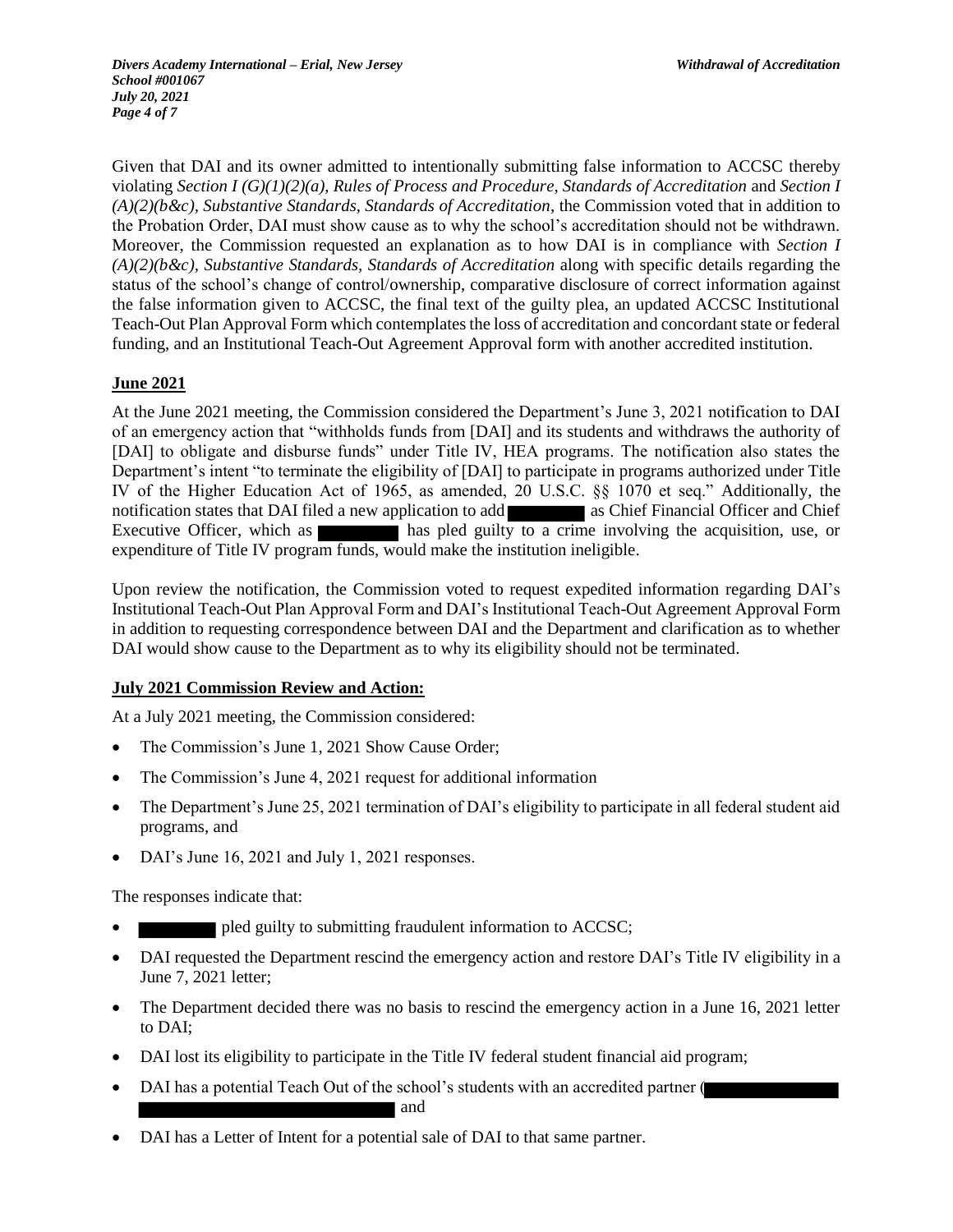The Commission noted that the responses do not contain an Application for a Change of Control. The June 29, 2021 Letter of Intent indicates terms of an asset transaction whereby the institution would acquire the assets of DAI.

The Commission considered its August 31, 2020 Probation Order which states that as "as long as maintains control, ownership, or employment in a management capacity or in a position where she would participate in or oversee submissions of information to ACCSC, DAI will be out of compliance with *Section I (A)(2)(b & c), Substantive Standards, Standards of Accreditation*." Furthermore, the Commission's letter states that the maximum timeframe to achieve compliance began on August 31, 2020 and ends on July 31, 2021<sup>4</sup> unless the school could show good cause as to why this timeframe should be extended. The Commission's letter also states that "the Commission is not required to allow the maximum time frame to remedy noncompliance in all instances and may establish shorter time frames as deemed appropriate, including taking immediate adverse action." Given the findings of non-compliance cited herein, the Commission has opted to act immediately.

The Commission found that DAI failed to meet the burden to demonstrate continuous compliance with the following *Standards of Accreditation* and as such the Commission voted to withdraw DAI's accreditation for the following grounds:

- 1. DAI failed to supply the Commission with complete, truthful, and accurate information and documentation showing the school's compliance with all accrediting standards required to maintain accreditation (*Section I (G)(1), Rules of Process and Procedure, Standards of Accreditation*). The admission by DAI's owner, and by extension, DAI, of intentionally submitting false information to ACCSC to fraudulently maintain DAI's accreditation while failing to maintain continuous compliance with student achievement and Program Advisory Committee programs standards is an extreme offense against the standards, spirit, and process of accreditation.
- 2. DAI failed to demonstrate that all owners, members of school management, and administrative employees have past records that demonstrate a commitment to ethical, fair, and honest practice as well as compliance with accrediting standards and applicable federal, state, and local requirements (*Section I (A)(2)(b & c), Substantive Standards, Standards of Accreditation*). Following from the revelation detailed in item (1.) above that submitted fraudulent information to ACCSC, the continued presence of as owner holds that DAI is not in compliance with accrediting standards.

Upon review of the Teach-Out Plan and Teach-Out Agreement, the Commission determined that these appear to provide for the equitable treatment of students and a reasonable opportunity for students to complete their education. The Teach-Out Agreement indicates that will conduct the teach-out of DAI students on-site at DAI using DAI's faculty and facility and will issue a credential to graduates upon completion. The agreement also indicates that after it is approved by all regulatory bodies holding regulatory jurisdiction over and DAI, DAI will cease to provide instruction and will begin to teach-out the students and ensure continuing services for the students.

Based upon the foregoing, the Commission acted to approve<sup>5</sup> the Teach-Out Plan and the Teach-Out Agreement with submitted in the school's June 16, 2021 response so long as DAI:

 $\overline{a}$ 

<sup>4</sup> *Section VII (M), Rules of Process and Procedures, Standards of Accreditation*

<sup>5</sup> ACCSC's approval depends upon DAI's receipt of any other necessary approvals, as applicable, from the NJ Department of Labor and Workforce Development, and the U.S. Department of Education prior to the implementation of the teach-out agreement. Failure to obtain any necessary approvals prior to implementation of the teach-out agreement may render ACCSC's approval null and void.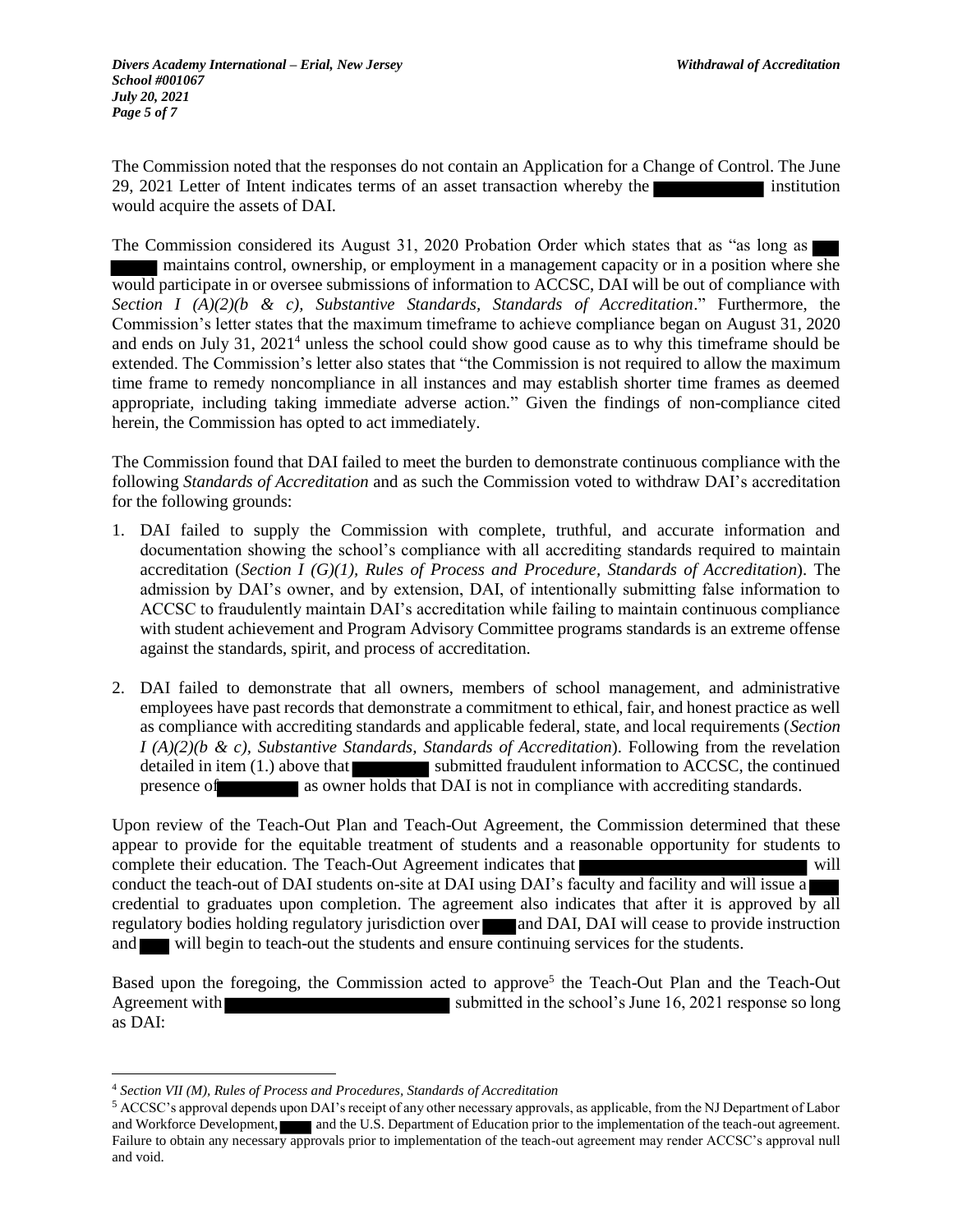- 1. Secures all necessary approvals from applicable state, federal, and accrediting agencies<sup>6</sup> and
- 2. Provides notice to students regarding the withdrawal of accreditation action, information about how to obtain a closed school loan discharge, if applicable, and information on state and federal refund policies.

Accordingly, the effective date of the Commission's withdrawal of accreditation will be the earliest of the following events, but no later than November 24, 2021:

- The continued approval of DAI's teach-out plan and the completed teach out of all current students by DAI;
- The commencement of the teach-out agreement and transfer of all students from DAI to
- The cessation of training/closure of DAI; or
- Failure to complete the teach out of all students by the projected graduation date of November 24, 2021.

The extended timeframe for the effective date of the withdrawal is solely for the purposes of completing the teach-out plan of currently enrolled students. The shall remain on Probation status until the effective date of the withdrawal of accreditation action/

## **Teach-Out Plan and Teach-Out Agreement**

As indicated above, the Commission voted to approve the school's teach-out plan and the Teach-Out Agreement with submitted in the school's June 16, 2021 response as a condition of the extended effective date of the Commission's decision to withdraw the school's accreditation. If any aspect of the teach-out plan or the Teach-Out Agreement changes, DAI must immediately notify ACCSC.

In accordance with *Section X (E)(3) Rules of Process and Procedure, Standards of Accreditation,* ACCSC notifies via copy of this letter the U.S. Department of Education, the appropriate State agency, and applicable accrediting agencies when the Commission approves an institutional teach-out plan or institutional teach-out agreement.

#### **Appeal Process and Procedure**

 $\overline{a}$ 

DAI may opt to appeal the Commission's decision to withdraw accreditation. Details regarding the appeal procedures are outlined in *Section VIII, Rules of Process and Procedures, Standards of Accreditation*.

- If DAI elects to appeal this decision, the school must sign and return the enclosed Letter of Intent to Appeal a Commission Decision, along with the Appeal Expense Fee of \$6,000.00, **on or before July 30, 2021**.
- If DAI elects to appeal this decision, the school will remain on Probation<sup>7</sup> and must continue to fulfill all notification requirements to students in accordance with *Section VII (L)(7), Rules of Process and Procedure*, *Standards of Accreditation*.
- If DAI elects to appeal this decision, the school's Application for Appeal of a Commission Decision and Grounds for Appeal must be submitted **on or before August 19, 2021**.
- If DAI elects not to appeal this decision, the Commission's decision will become effective upon the occurrence of any of the effective date conditions listed in the withdrawal action.

<sup>6</sup> As a condition of the extended effective date of the Commission decision to withdraw the school's accreditation, DAI may not enroll new students.

<sup>7</sup> *Section VIII (A)(2), Rules of Process and Procedure, Standards of Accreditation*.